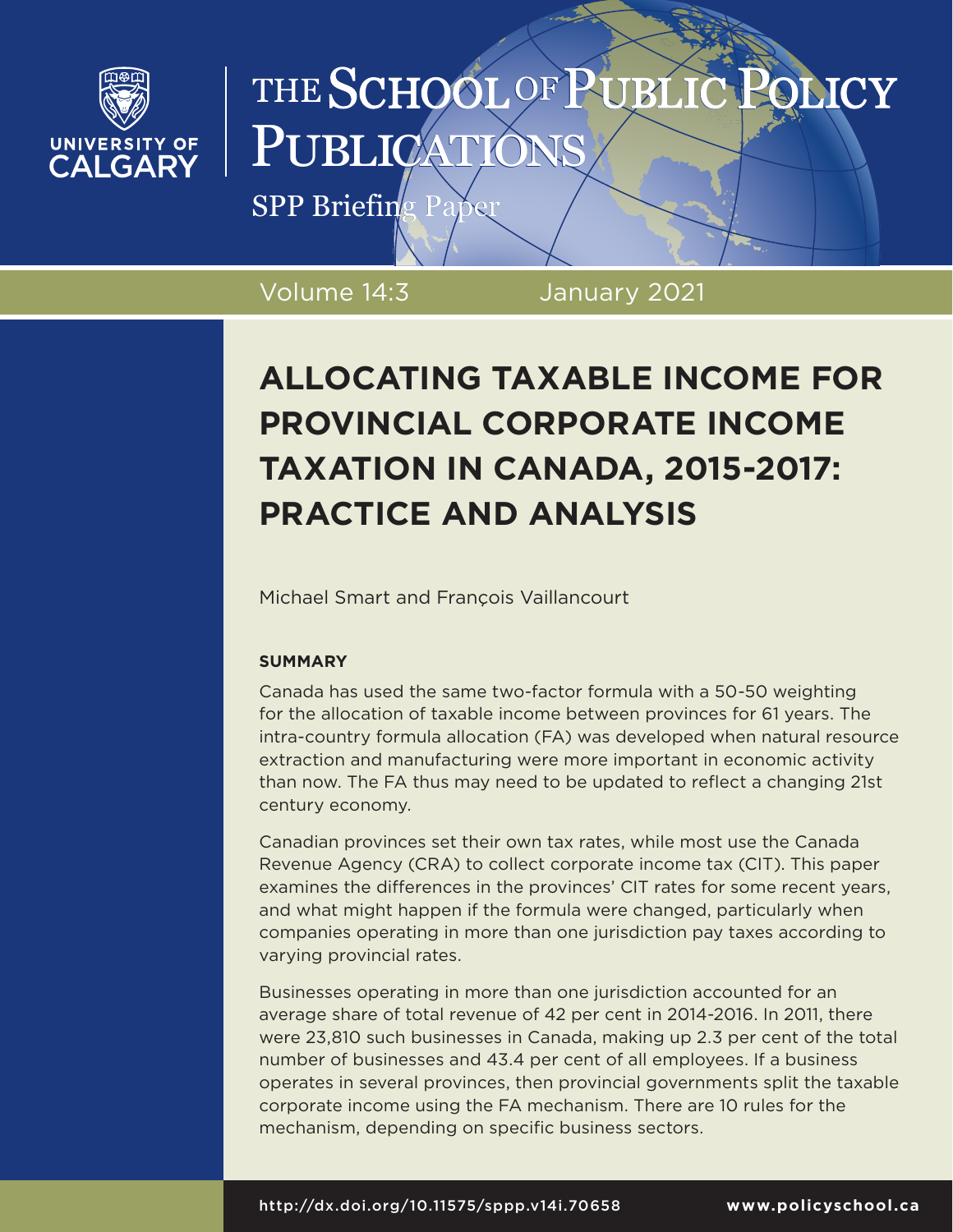A new formula could be based on one of three that U.S. states use. These include: a 100 per cent sales formula; a three-factor equal-weights formula; or a three-factor formula with double-weighted sales.

Modelling all three American formulas shows that the largest change is associated with the equal-weights three-factor version with a change of 12.8 percentage points. The smallest change is associated with the version that is based on 100 per cent sales. The three-factor formula with a double weight for sales yields a change of 7.5 percentage points.

The best formula should yield a distribution similar to that which would prevail if profits of multi-jurisdictional firms were observable at the provincial level. The lack of data, however, has created a situation in which the ideal is known but not observable.

The U.S. allows individual states to set their own FAs. However, a single formula agreed upon by all 10 provinces is more advantageous. It reduces the opportunity for provinces to engage in tax-competition behaviour because it removes one tool they could use. It reduces the burden of compliance costs on businesses. It also facilitates the computation of equalization entitlements.

Adopting an American-style FA system offers Canada no benefits and most likely greater costs. Adding a third factor into the computation requires more data than using one or two factors and thus increases compliance costs.

Nor would changing the FA rules address the regulation of digital businesses with staff or freelancers all over the world. Another issue is that the rules apply only at the affiliate level within groups of related companies. A business can avoid FA by incorporating a separate affiliate in any province in which it does business. Interprovincial flows of good and services then become transactions between separate entities. This requires establishing transfer prices, again increasing compliance costs, but it would be worthwhile for a sufficiently large reduction in taxes paid.

FA also interacts with equalization as provinces use it to set taxable income rates. Moving taxable income around has no major effect on provinces that receive equalization, since gains and losses will be largely offset by changes in equalization payments. However, it will matter for provinces that don't receive equalization, and it could well increase the federal government's burden of equalization.

Any change to the FA will require careful study and a lot of compromise to establish a model as close to the ideal as possible.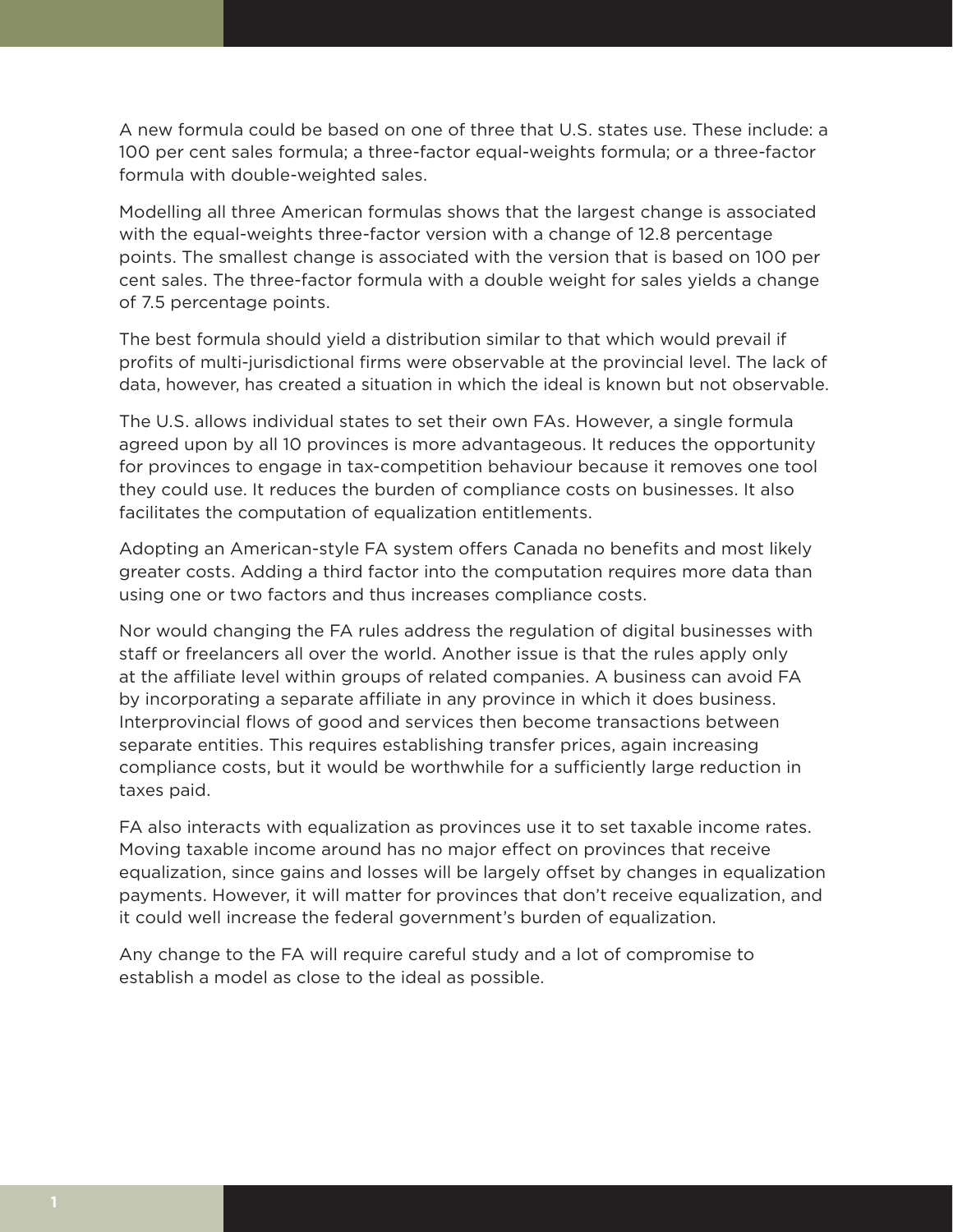## **INTRODUCTION**

Canadian provinces (and territories) have a large degree of autonomy when compared to most other federations in taxing corporate profits. In particular, they have set their own rates, with most of them using the Canada Revenue Agency's (CRA) services to collect the corporate income tax (CIT). Consequently, corporate taxable income of multi-jurisdictional taxpayers must be allocated between them; this is done with a formula put in place in 1947.<sup>1</sup> This brief paper first presents evidence on the importance of multi-jurisdictional activity and differences in provincial CIT rates in Canada for recent years. It then presents the formula apportionment (FA) rules, including the 10 sets of allocators and the evidence on the allocation of taxable income across provinces for the general rule and fragmentary information for some specific formulas. We then examine the outcomes associated with three possible changes in FA parameters and finally conclude with a discussion of policy implications.

# **IMPORTANCE OF MULTI-JURISDICTIONAL ACTIVITY AND DIFFERENCES IN PROVINCIAL CIT RATES IN CANADA**

The need for FA increases with the importance of multi-jurisdiction enterprises (MJEs) and of differences in provincial CIT rates. We examine each issue in turn.

# **IMPORTANCE OF MJES**

Rollin (2014) finds that in 2011, the 23,810 multi-provincial businesses active in Canada account for 2.3 per cent of the number of businesses and 43.4 per cent of all employees. Using taxation statistics for the period 2014-2016, we find that MJEs account for an average share of total revenue of 42 per cent and of net income (loss) of 34 per cent (CRA 2019a). Net income of MJEs is \$189 billion in 2016 while \$394 billion is associated with single-jurisdiction enterprises. Thus, one can see that MJEs matter in Canada with respect to the CIT base.

# **DIFFERENCES IN PROVINCIAL CIT RATES**

Table 1 shows general CIT rates for three recent years. It shows some differences between provincial general CIT rates but with a drop in differences over time. In 2018, the highest rate of 16 per cent is 40 per cent higher than the lowest rate of 11.5 per cent. Thus, the CIT paid by MJEs will vary according to where profits are taxable and the FA rules presented next may matter.

*1*

For more on the history of this formula in Canada, see part 2 of Smart and Vaillancourt (2020).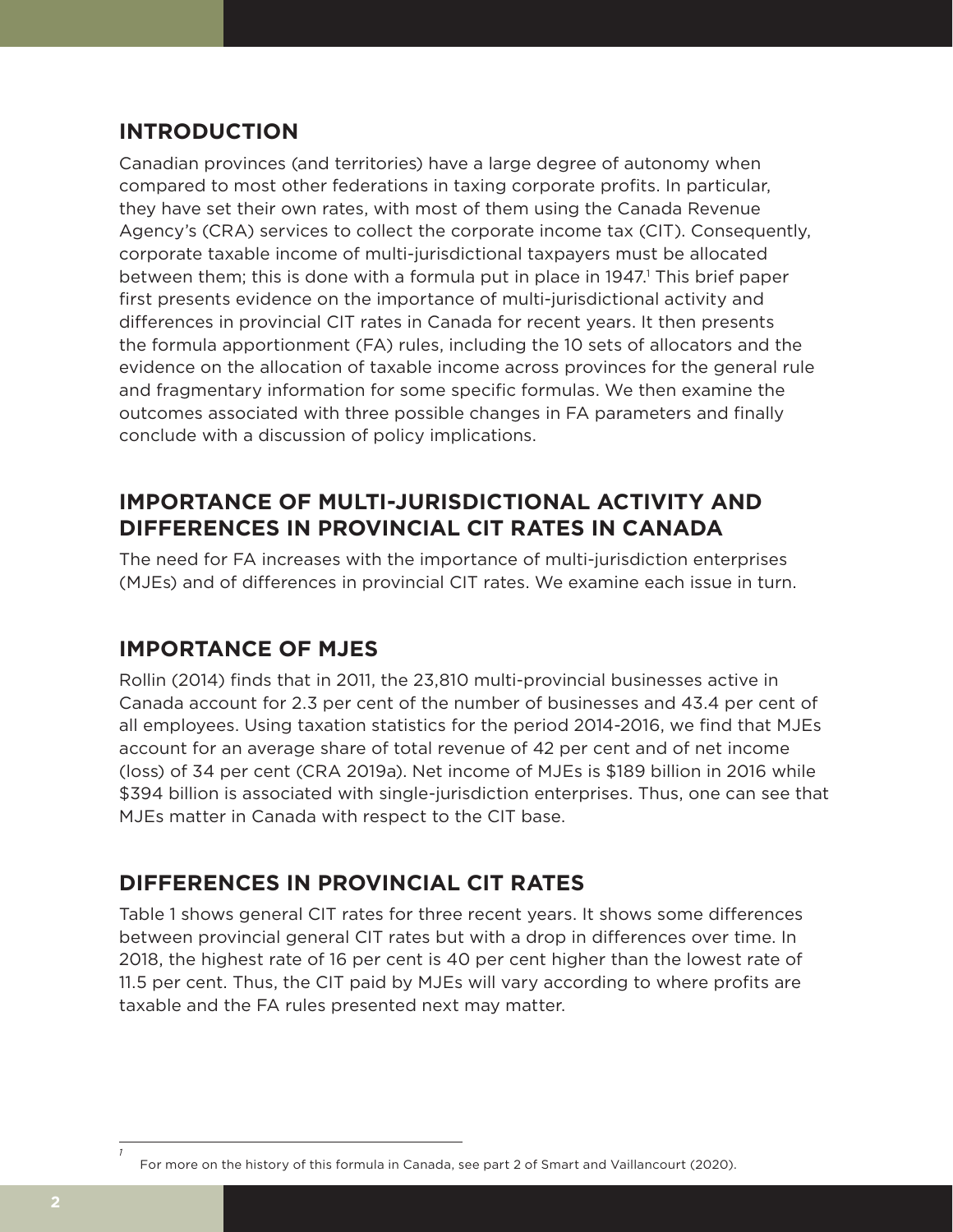## TABLE 1: GENERAL CORPORATE INCOME TAX RATE (%) BY PROVINCES, CANADA, 2010, 2016 AND 2018

|                                            | 2010 | 2016 | 2018 |
|--------------------------------------------|------|------|------|
| <b>NFL</b>                                 | 14   | 15   | 15   |
| PEI                                        | 16   | 16   | 16   |
| <b>NS</b>                                  | 16   | 16   | 16   |
| <b>NB</b>                                  | 11   | 14   | 14   |
| $\mathsf{QC}$                              | 11.9 | 11.9 | 11.7 |
| ON                                         | 14   | 11.5 | 11.5 |
| MB                                         | 12   | 12   | 12   |
| SK                                         | 12   | 12   | 12   |
| AB                                         | 10   | 12   | 12   |
| BC                                         | 10.5 | 11   | 12   |
| Range (maximum rate<br>minus minimum rate) | 5.5  | 5    | 4.5  |

Sources: 2010: Department of Finance, Canada, Interprovincial Tax Planning by Corporate Groups in Canada: A Review of the Evidence, in Tax Expenditures and Evaluations 2014 2015, t71, 88, Table A1, 88 (2015); 2016: Accessed August 6, 2019. [https://www.taxtips.ca/smallbusiness/corporatetax/corporate-tax](https://www.taxtips.ca/smallbusiness/corporatetax/corporate-tax-rates-2016.htm)[rates-2016.htm](https://www.taxtips.ca/smallbusiness/corporatetax/corporate-tax-rates-2016.htm); 2018: BDO, 2018 Corporate Income Tax Rates (June 21, 2018).

# **FORMULA APPORTIONMENT RULES**

The formula is specified in section 400 of the Income Tax Regulations, entitled "Taxable Income Earned in a Province by a Corporation." It relies on the presence of a permanent establishment to identify provinces entitled or not to levy a tax on a share of taxable income. More precisely:

402 (1) Where, in a taxation year, a corporation had a permanent establishment in a particular province and had no permanent establishment outside that province, the whole of its taxable income for the year shall be deemed to have been earned therein.

402 (2) Where, in a taxation year, a corporation had no permanent establishment in a particular province, no part of its taxable income for the year shall be deemed to have been earned therein.

The presence of a permanent establishment relies on factors set out in section 400(2), such as the presence of "substantial machinery" or the ownership of land in a particular jurisdiction. How is the income allocated between eligible provinces? Table 2 summarizes one general rule and nine sectoral rules.The weight of each item is indicated next to it in the table.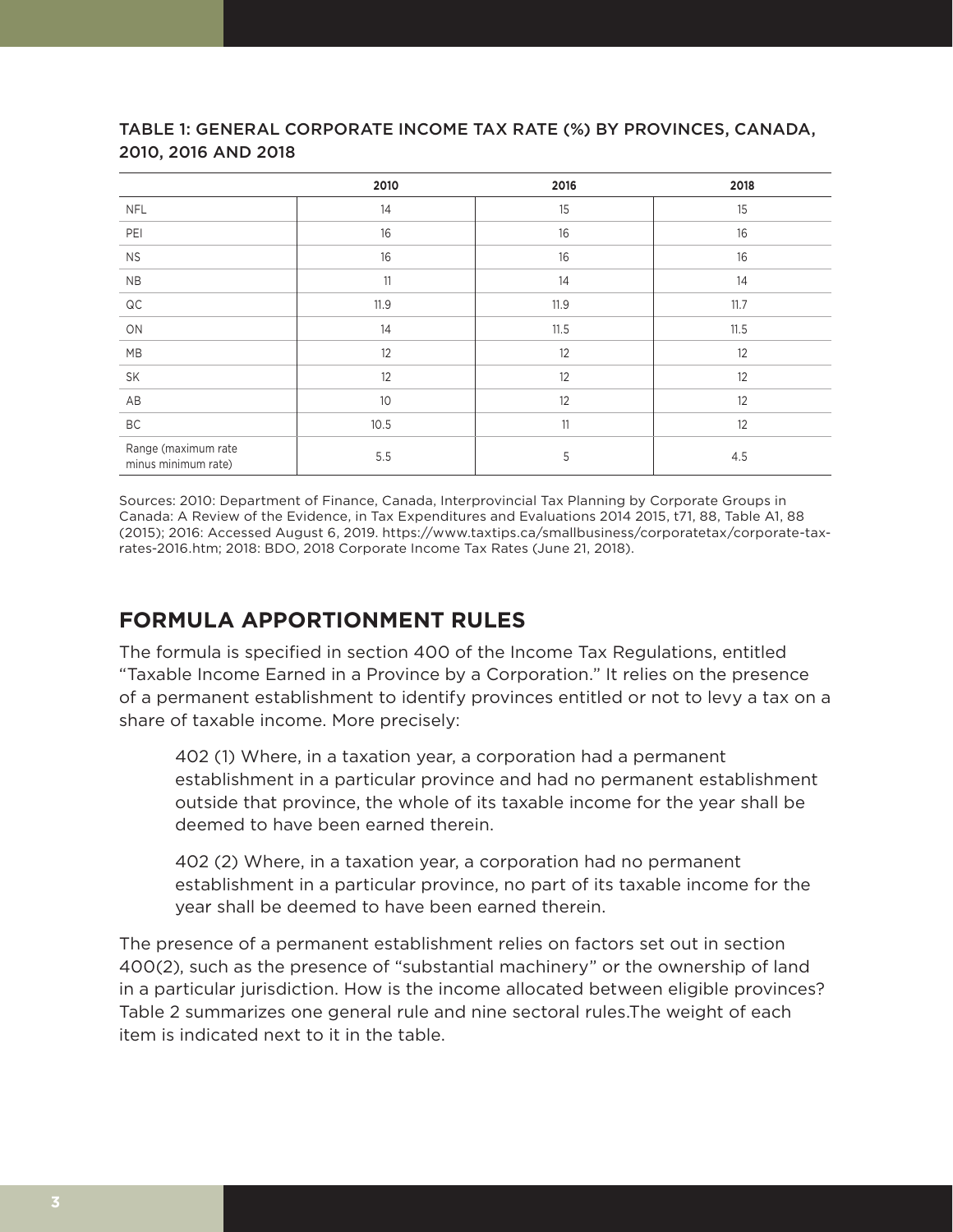## TABLE 2: FORMULA APPORTIONMENT RULES, CANADA, 2019, GENERAL AND SECTORAL

| <b>Sector</b>           | ltem 1                                                                                     | Item <sub>2</sub>                              |
|-------------------------|--------------------------------------------------------------------------------------------|------------------------------------------------|
| General                 | Wages and salaries -50%                                                                    | Gross income (sales)-50%                       |
| Insurance corporations  | Net premiums-100%                                                                          | $- -$                                          |
| Chartered banks         | Wages and salaries-1/3                                                                     | Loans and deposits-2/3                         |
| Trusts and loans        | Gross income-100%                                                                          | $\qquad \qquad -$                              |
| Railways                | Equated track miles-50%                                                                    | Gross-tonne miles loaded-50%                   |
| Airlines                | Capital cost of all fixed assets except<br>aircraft-25%                                    | Revenue plane-miles flown in each province-75% |
| Grain elevators         | Wages and salaries -50%                                                                    | Number of bushels received-50%                 |
| Bus and truck operators | Wages and salaries -50%                                                                    | Kilometres driven-50%                          |
| Ship operators          | Port-call-tonnage for allocable income: 100%;<br>wages and salaries for excess income:100% |                                                |
| Pipeline operators      | Pipeline miles-50%                                                                         | Wages and salaries -50%                        |

Source: *Income Tax Act*, regulations Part IV: "Taxable Income Earned in a Province by a Corporation," paragraphs 402-411. Accessed September 9, 2019. [https://laws-lois.justice.gc.ca/eng/regulations/](https://laws-lois.justice.gc.ca/eng/regulations/C.R.C.,_c._945/index.html) [C.R.C.,\\_c.\\_945/index.html.](https://laws-lois.justice.gc.ca/eng/regulations/C.R.C.,_c._945/index.html)

Note: The sectoral rules are presented as ordered in the regulations.

# **FORMULA APPORTIONMENT: ALLOCATORS FOR 2015-2017**

How economically important are each of the 10 rules presented in Table 2? Data for 2015, 2016 and 2017 provided by the CRA (2019b) show that the general rule applies to 88 per cent of the total revenue of FA users for the 2015-2017 period. The second largest sector is banking, with six per cent of revenue. Thus, focusing on the general formula is appropriate but also necessary given that confidentiality constraints make it difficult to examine most sectoral allocators. We thus present the distribution of wages and salaries and total revenues between territorial entities (TEs) for the general formula in appendix Table A-1 by year and as an average of the three years in columns 1-3 of Table 3. Columns 1 and 2 are the building blocks for column 3, which is used to allocate taxable income between provinces. Columns 4 and 5 show the distribution of profits and of GDP between the provinces.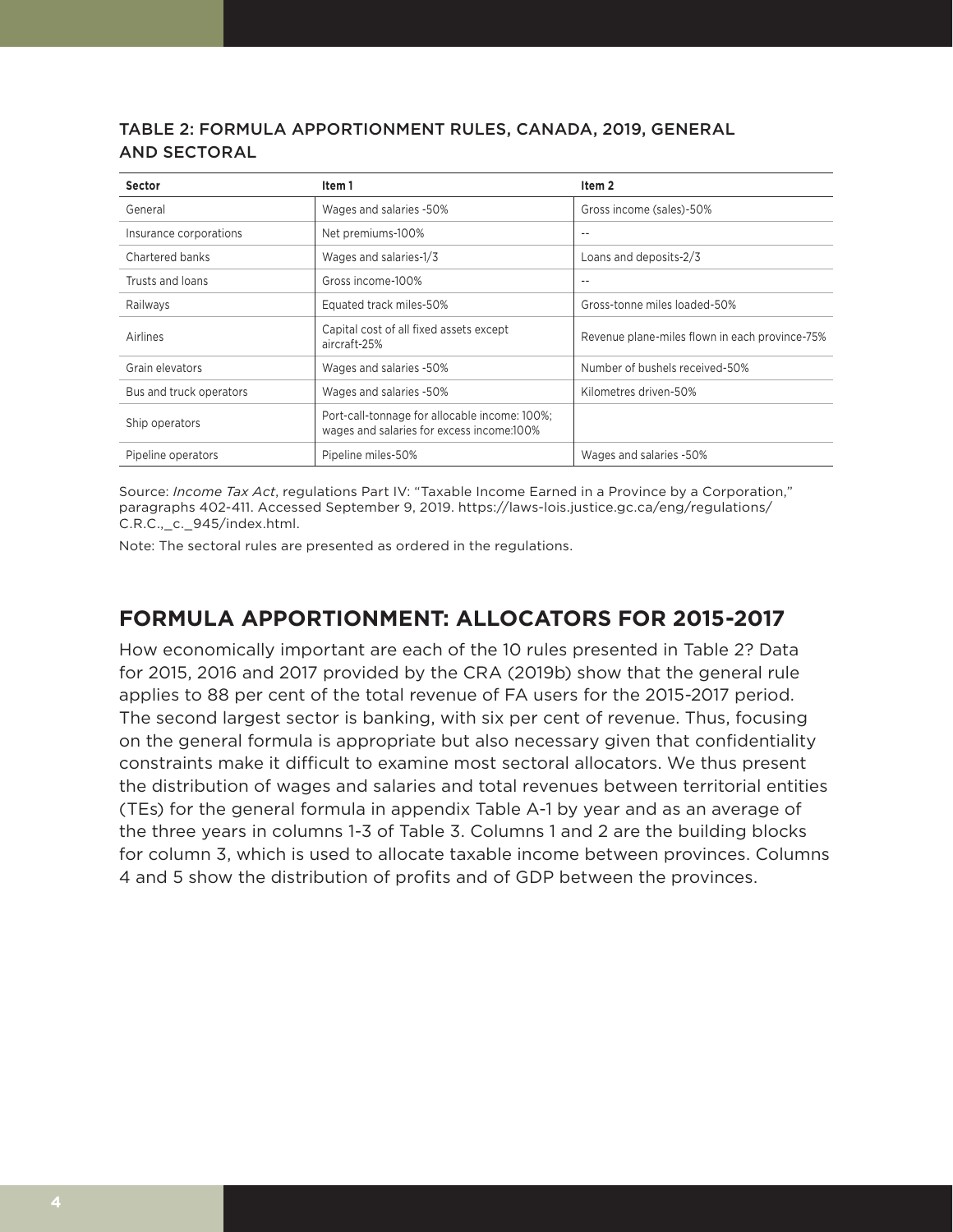## TABLE 3: FORMULA APPORTIONMENT, CANADA, 2015-2017 AVERAGE VALUES, GENERAL FORMULA

|                               | <b>Wages and</b><br>salaries | Gross<br><b>Revenues</b> | % used to assign<br>taxable income to<br>provinces | <b>GDP</b> | <b>Gross operating</b><br>surplus |
|-------------------------------|------------------------------|--------------------------|----------------------------------------------------|------------|-----------------------------------|
|                               | %                            | %                        |                                                    |            |                                   |
|                               | (1)                          | (2)                      | (3)                                                | (4)        | (5)                               |
| Newfoundland<br>and Labrador  | 1.16%                        | 1.24%                    | 1.20%                                              | 1.56%      | 1.94%                             |
| <b>PEI</b>                    | 0.26%                        | 0.23%                    | 0.24%                                              | 0.31%      | 0.28%                             |
| <b>Nova Scotia</b>            | 1.86%                        | 1.95%                    | 1.91%                                              | 2.05%      | 1.58%                             |
| <b>New Brunswick</b>          | 1.28%                        | 1.56%                    | 1.42%                                              | 1.69%      | 1.59%                             |
| <b>Quebec</b>                 | 15.26%                       | 17.58%                   | 16.42%                                             | 19.71%     | 18.47%                            |
| Ontario                       | 40.36%                       | 39.89%                   | 40.13%                                             | 39.04%     | 37.63%                            |
| <b>Manitoba</b>               | 3.21%                        | 3.17%                    | 3.19%                                              | 3.32%      | 3.17%                             |
| <b>Saskatchewan</b>           | 3.35%                        | 4.24%                    | 3.79%                                              | 3.74%      | 5.23%                             |
| <b>Alberta</b>                | 20.47%                       | 18.94%                   | 19.71%                                             | 15.02%     | 18.01%                            |
| <b>British Columbia</b>       | 12.05%                       | 10.35%                   | 11.20%                                             | 13.03%     | 11.51%                            |
| Territories+Outside<br>Canada | 0.57%                        | 0.86%                    | 0.71%                                              |            |                                   |

Source: Calculations by authors.

Columns 1, 2 3: Special tabulation, Canada Revenue Agency, received August 9, 2019

Columns 4, 5: Statistics Canada, Table 36-10-0221-01, 2016 "Gross Domestic Product, Income-Based, Provincial and Territorial, Annual (x 1,000,000)." Updated numbers accessed January 21, 2021.

Notes: The general formula is governed by regulation 402. Newfoundland and Labrador and Nova Scotia include the offshore amounts. The three territories are merged with the outside Canada category. We averaged the three annual dollar figures to calculate these percentages. When a figure was missing, we used the average of the two other years to replace it in our calculations.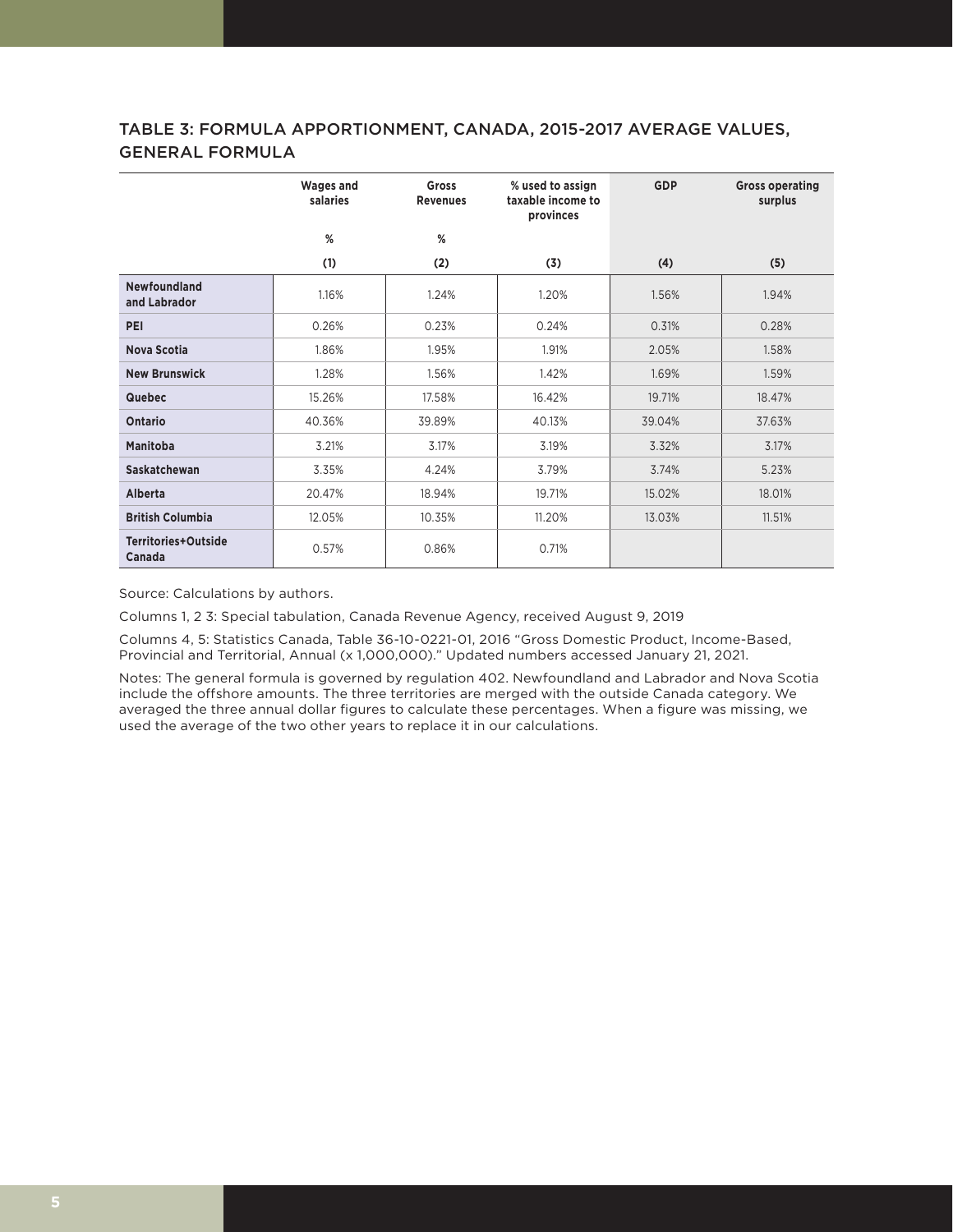Fragmentary data for specific sectors<sup>2</sup> allow us to produce Figure 1 and to note the following points:



## FIGURE 1: ALLOCATION OF PROFITS, THREE SECTORS/FOUR PROVINCES, 2015-2017 AVERAGE

Source: Calculations by the authors using CRA data as in Table 1.

- The high concentration of trust and banking activities in Ontario, explained in part by the concentration of financial head offices in that province and by the importance of credit unions (Desjardins) in the Quebec financial sector;
- The importance of trucking in Alberta and trusts in B.C.

# **FORMULA APPORTIONMENT USING AMERICAN FORMULAS**

The choice of a two-factor formula with a 50-50 weighting goes back to 1947; it was first adopted by seven provinces out of nine, but by 1960 had been adopted by all 10 provinces (Smith 1976). Whether this is the proper formula in terms of the number of components, the choice of the components used and the weights given to them has not been studied in depth in Canada. Thirsk (1980) addressed the issue of FA, noting that the formula used does not find its roots in either the ability to pay principle or the benefits principle of taxation but rather aims to minimize conflicts between provinces and to ensure simplicity in administration. And the Mintz committee suggested that "the corporate allocation formula should be updated to reflect new business practices, with particular attention to investment income, investment companies and services" (Department of Finance 1997).

The American experience is one possible source of a different FA system for Canada. In 2019, 25 states use only sales in their FA while 17 use a triple-factor formula (payroll, property and sales) with 10 double-weighting sales and seven

*2*

Mainly due to confidentiality issues, given that in some sectors a few large firms dominate.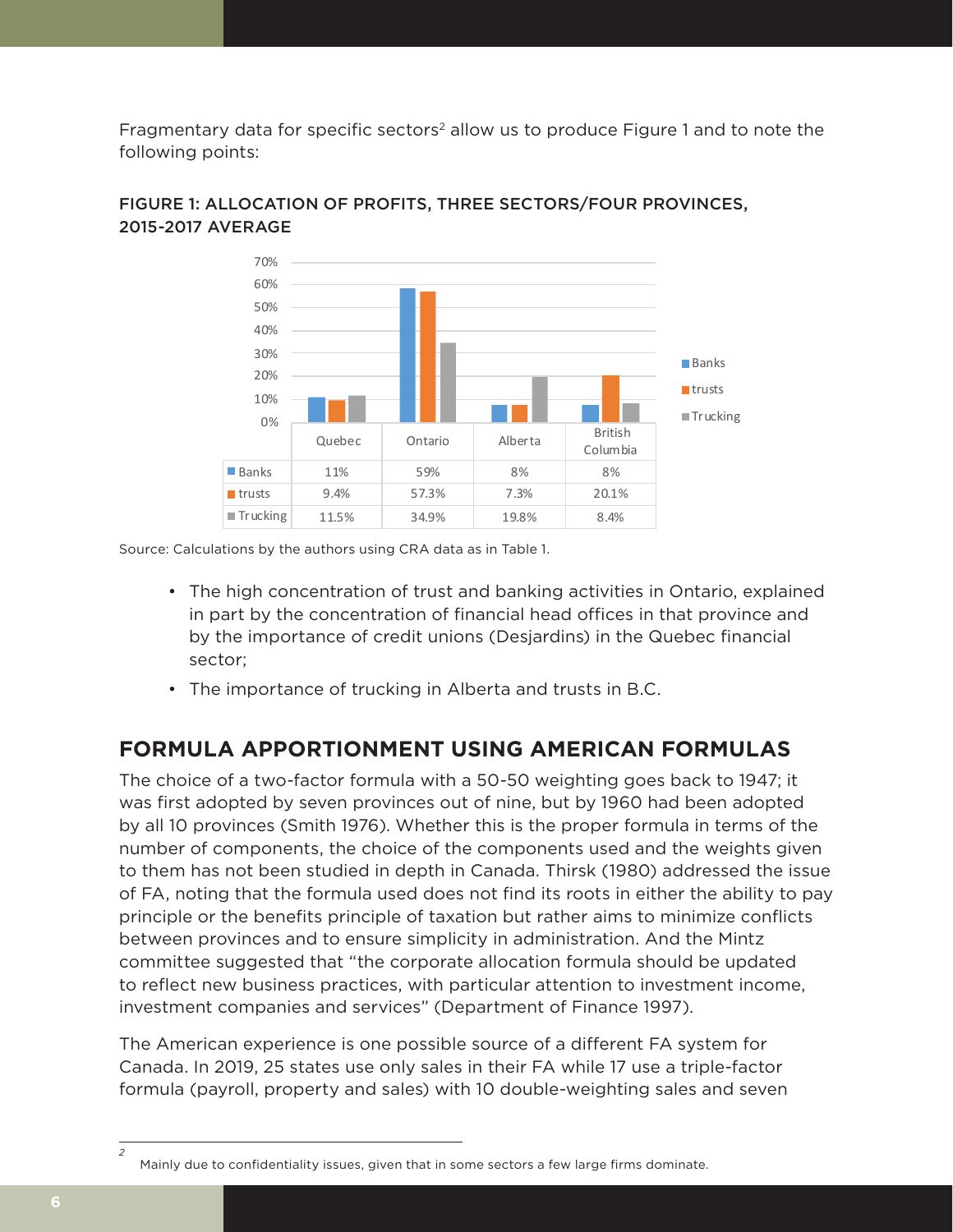applying equal weights to all three factors. The remainder have no CIT or use another formula (Lohman 2012; Federation of Tax Administrators 2019). Another possible source is the European Commission's ongoing work, which also uses a three-factor formula with a two-part indicator for labour — half payroll and half number of employees. The European parliament endorsed a three-factor formula but with weights of 45 per cent for each of assets and labour and 10 per cent for sales (Weiner 2020).

Table 4 thus compares the outcomes of moving from the two-factor equal-weights formula to three formulas inspired by the American approach. These are:

- A 100 per cent sales formula;
- A three-factor equal-weights formula;
- A three-factor formula with double-weighted sales.

We focus on the American formulas for two reasons. First, they are currently in use while the European formulas will perhaps be used in the future. Second, Canada and the U.S. are both long-lived federal countries with highly autonomous provinces and states. Smart and Vaillancourt (2020) report results of simulating the European formulas.

To produce columns 2-4 of Table 4, we use not only MJEs' data from CRA but all firm data from Statistics Canada since the relevant MJE data are not available. This leads to approximations of the true outcome. The assets data are for non-residential, non-governmental gross assets averaged over 2015 to 2017. We compare in columns 5-7 — in terms of differences in shares of tax base — the three possible formulas to the existing one (column 1).We can assess the importance of the changes between the existing distribution and the three others by summing the absolute value of changes. We find that the largest change is associated with the equal-weights threefactor formula (2) with a change of 12.8 percentage points and the smallest change with the 100 per cent sales (4)-3,7 percentage points. The three-factor formula with a double weight for sales (4) yields a change of 7.5 percentage points. Overall, adding assets to the formula is an important driver of change. The main winner from such a change would be Alberta and the main loser Ontario.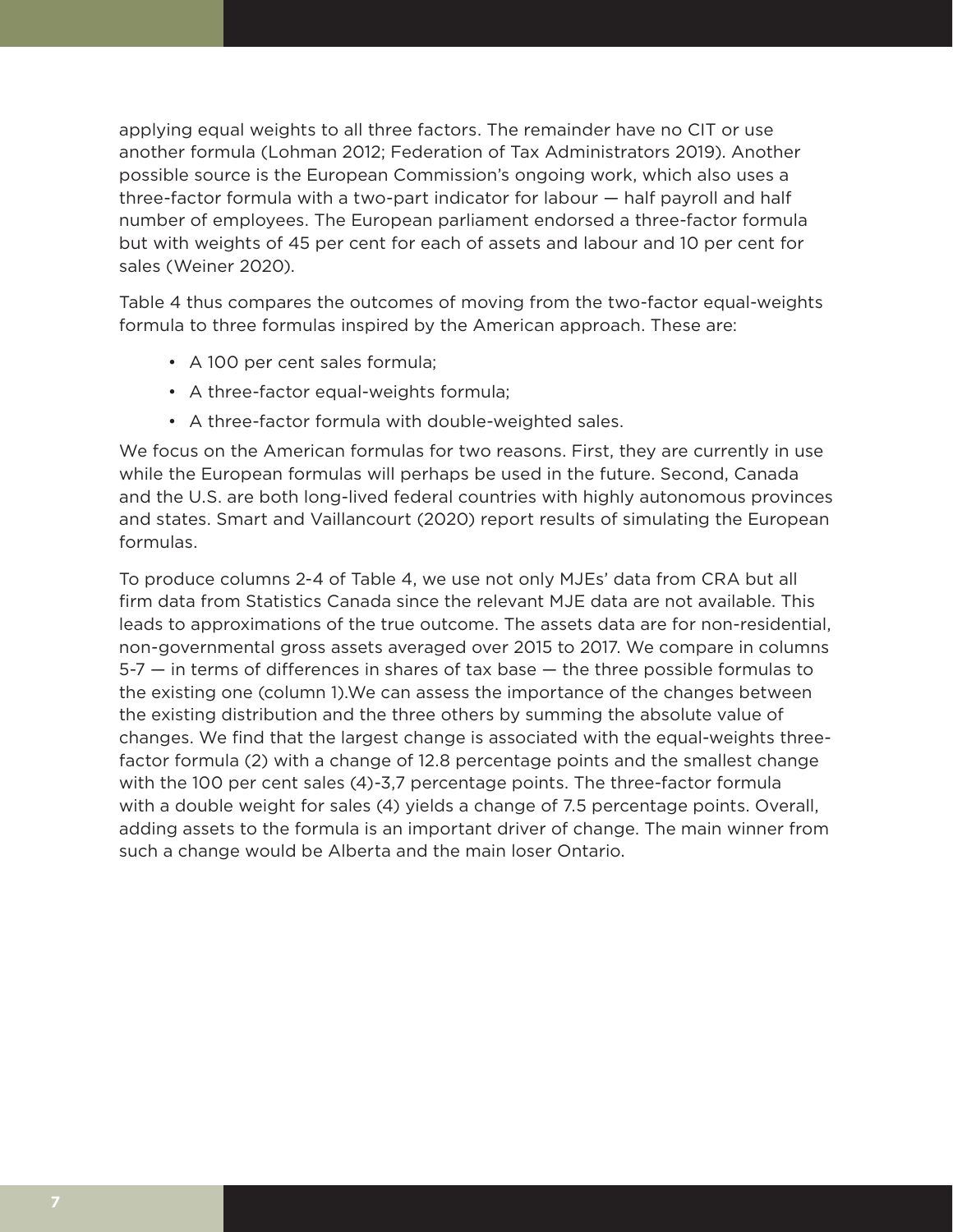| Allocators\ | Current<br>formula | Three factors  | Three factors           | One factor     |          | $3)-1)$  | $4) - 1)$      |
|-------------|--------------------|----------------|-------------------------|----------------|----------|----------|----------------|
| provinces   |                    | weights equal  | doubled sales<br>weight | 100%           | $2)-1)$  | 6        | $\overline{7}$ |
|             |                    | $\overline{2}$ | 3                       | <b>Sales</b>   | 5        |          |                |
|             |                    |                |                         | $\overline{4}$ |          |          |                |
| <b>NFL</b>  | 1.20%              | 1.69%          | 1.51%                   | 1.24%          | 0.49%    | 0.31%    | 0.04%          |
| PEI         | 0.24%              | 0.22%          | 0.22%                   | 0.23%          | $-0.02%$ | $-0.02%$ | $-0.02%$       |
| <b>NS</b>   | 1.91%              | 1.83%          | 1.88%                   | 1.95%          | $-0.07%$ | $-0.03%$ | 0.05%          |
| <b>NB</b>   | 1.42%              | 1.40%          | 1.47%                   | 1.56%          | $-0.02%$ | 0.04%    | 0.14%          |
| QC          | 16.42%             | 15.58%         | 16.38%                  | 17.58%         | $-0.84%$ | $-0.04%$ | 1.16%          |
| ON          | 40.13%             | 34.70%         | 36.77%                  | 39.89%         | $-5.43%$ | $-3.35%$ | $-0.23%$       |
| <b>MB</b>   | 3.19%              | 3.10%          | 3.13%                   | 3.17%          | $-0.08%$ | $-0.06%$ | $-0.02%$       |
| <b>SK</b>   | 3.79%              | 4.65%          | 4.48%                   | 4.24%          | 0.85%    | 0.69%    | 0.44%          |
| AB          | 19.71%             | 24.62%         | 22.35%                  | 18.94%         | 4.91%    | 2.64%    | $-0.76%$       |
| BC          | 11.20%             | 11.25%         | 10.89%                  | 10.35%         | 0.05%    | $-0.31%$ | $-0.85%$       |

## TABLE 4: SIMULATION OF VARIOUS ALLOCATION FORMULAS, CORPORATE PROF-ITS, ALL FIRMS, CANADA, 10 PROVINCES, 2015-2017

Source: Calculations by the authors using data from tables 3 and A-2. Columns may not sum to 100 per cent due to rounding and omission of territories.

# **POLICY IMPLICATIONS AND CONCLUSION**

The results presented in Table 4 indicate that different FA formulas can yield different distributions of taxable profits. Which is preferable or ideal? The answer is the one that most correctly allocates profits between provinces; that is, the one that yields a distribution similar to the one that would prevail if profits of MJES were indeed observable at the provincial level. We have no data that allow us to compare the true distribution and those generated by one or the other formula. Thus, while the ideal is known, it is currently unobservable; perhaps big data analytics could be used to yield some relevant information but this is uncertain. Or the federal government could develop a set of rules to be used by MJEs in calculating profits for each establishment and add them up by province. This would add to the compliance burden associated with the corporate income tax in Canada.

One could ask: Why not move to a multi-FA approach where each state chooses its FA rules? However, using a single FA formula agreed to by the 10 provinces:

- 1. Reduces the possibility for provinces to engage in tax competition behaviour by taking away one tool they could use;
- 2. Reduces the compliance cost burden on MJEs;
- 3. Facilitates the computation of equalization entitlements.

There are thus no benefits and most likely costs to going the American way. But can one say if one of the various formulas is preferable to attain the three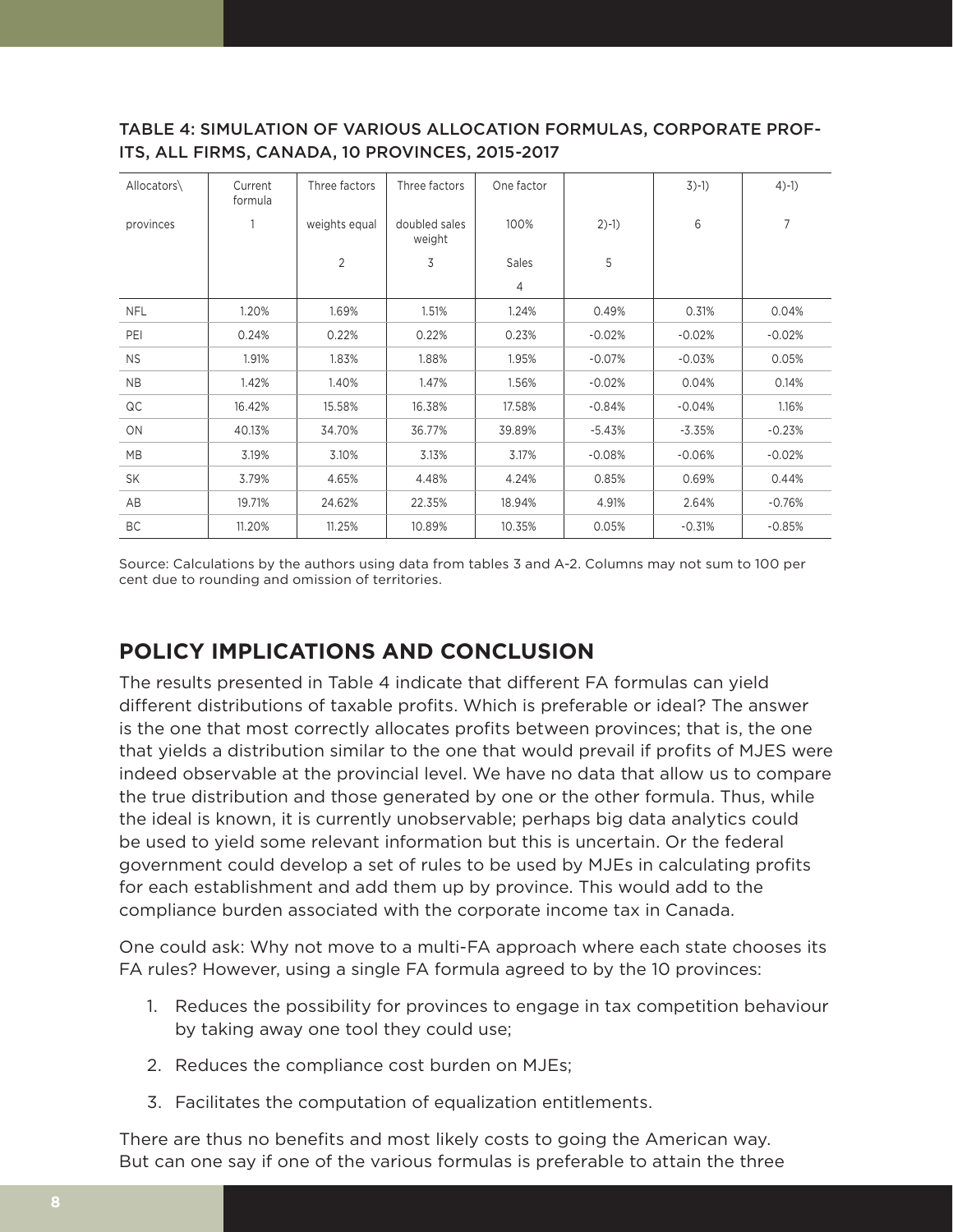results listed above? The answer is no, except that adding a third factor in the computation requires more data than using one or two factors and thus increases compliance costs.

Having raised the issue of the components of the FA, one should note that changing this would not address other issues associated with the use of FA. A first issue upon which the entire logic rests is that of permanent establishment; FA applies to MJEs that are so defined because they have a permanent establishment in more than one relevant tax jurisdiction. But while this applies reasonably well to items listed in the regulations (an office, a branch, a mine, an oil well, a farm, a timberland, a factory, a workshop or a warehouse), what is a permanent establishment for a provider of internet services that hires freelancers all over the world, with said freelancers working from their homes? Perhaps one needs to rethink the reliance of FA on this concept along the line of ongoing work with respect to inter-country allocation of profits. Indeed, should new international rules adopted by Canada apply as well to interprovincial allocation of profits? Currently, it is not clear that policy-makers have jointly addressed these two issues. $3$ 

A second issue not addressed by changing the components of the FA is the fact that formulary apportionment applies to multi-province taxpayers since there is no group consolidation in the Canadian corporate tax system; thus, these rules apply only at the affiliate level within groups of related companies. Consequently, a taxpayer may avoid FA by incorporating a separate affiliate in any province in which it does business. Interprovincial flows of goods and services then become transactions between separate entities. This requires establishing transfer prices, which increases compliance costs but would be worthwhile for a sufficiently large reduction in taxes paid. Taxpayers can thus choose between a larger number of corporate entities or the application of FA.

Third, as McLure (2000) notes, allocation formulas convert FAs based on sales and payrolls effectively into provincial sales and payroll taxes (subsidies) for firms if a province has a higher (lower) corporate tax rate than other provinces in which it has permanent establishments. Thus, the choice of factors for an FA should be made taking this into account.

Fourth, FA interacts with equalization as provinces use it to set taxable income. Moving taxable income around is of little consequence to equalization-receiving provinces since gains and losses will be pretty much offset by changes in equalization payments. But for provinces that don't receive equalization, this will matter, and it may well increase the federal government's burden of equalization.

*3*

This may require changes to the rules (Section 402.4) as to how foreign sales are allocated to provinces. Presently, it is a combination of the location of the seller (if the person negotiating the sale may reasonably be regarded as being attached to the permanent establishment in the particular province or country) and shares of wages (Justice Laws Website n.d.).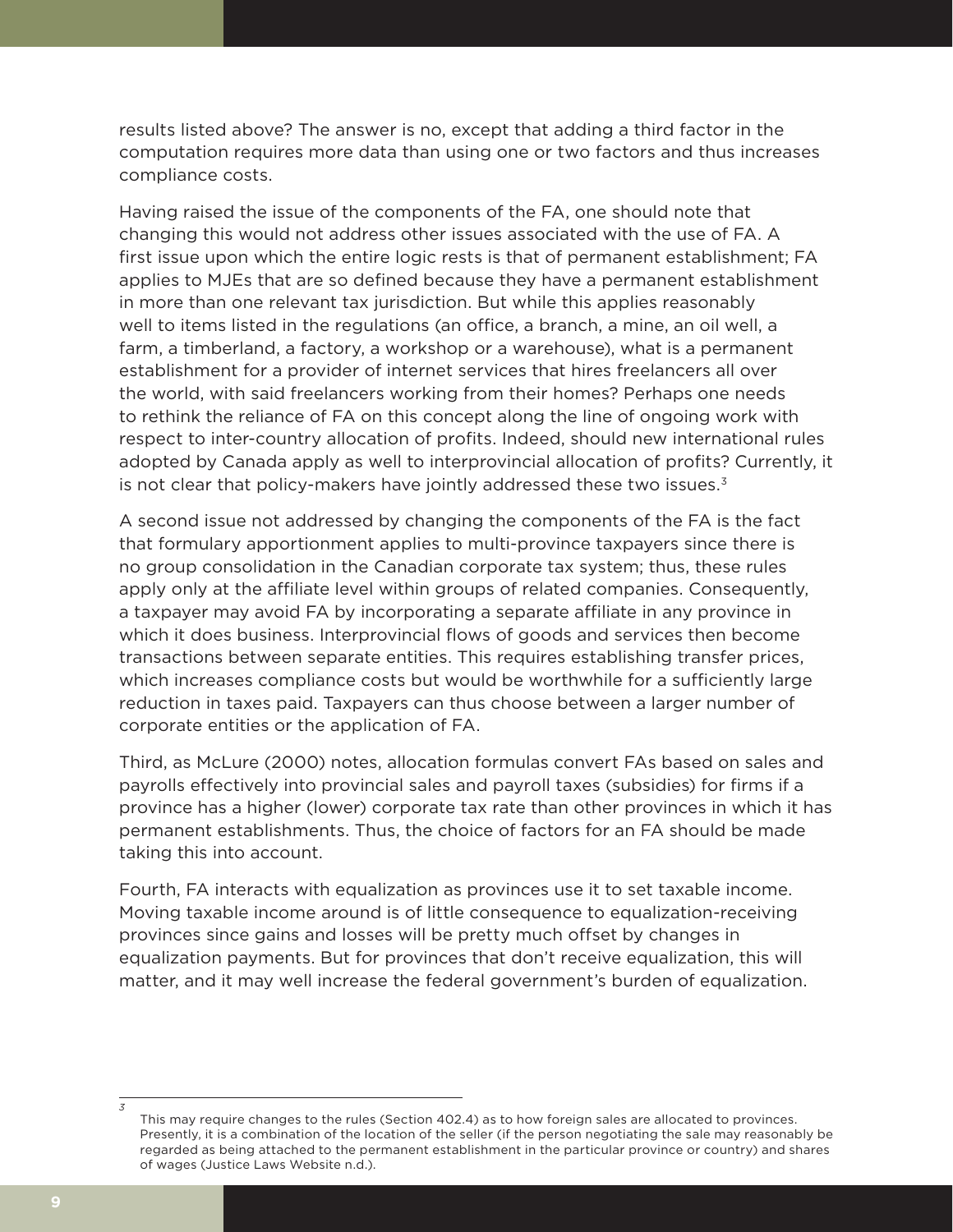The use of a formula allocation to share tax bases is an under-studied dimension of fiscal federalism in Canada, since the 10 provinces settled on the existing formula in 1960. This paper presents simulations which show that including assets could change the interprovincial distribution of CIT revenues for MJEs. Further work is needed to examine if such a change improves the tax regime in Canada, or not, either as a stand-alone analysis or as part of a comprehensive re-examination of tax policy in Canada.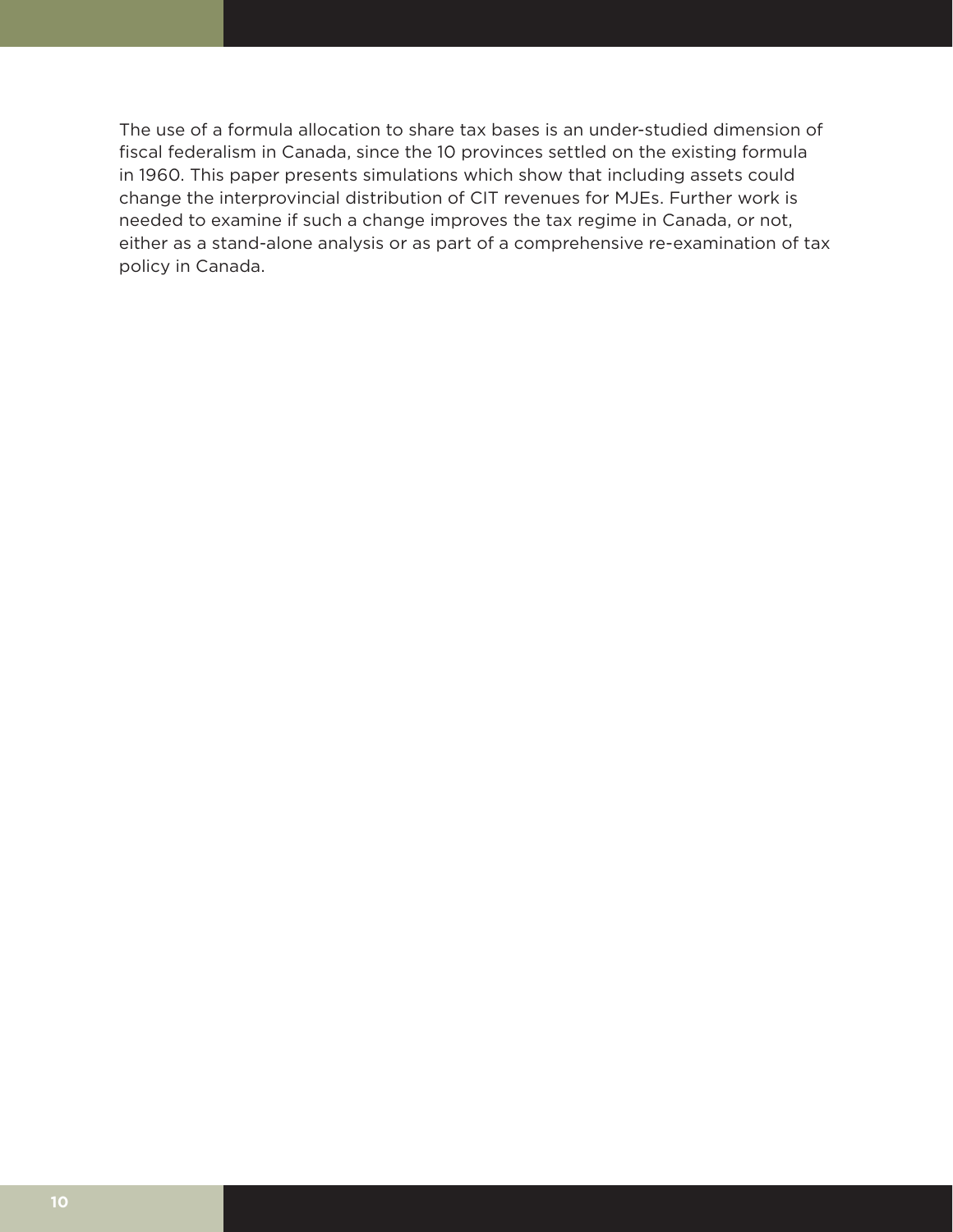### **REFERENCES**

- Canada Revenue Agency (CRA). 2019a. Table 3: "Total Revenue by Jurisdiction, 2012 to 2016" and Table 4: "Net Income (or Loss) for Income Tax Purposes by Jurisdiction, 2012 to 2016" in *T2 Corporate Statistics – 2019 Edition (2012-2016 tax years*). Accessed September 9, 2019. [https://www.canada.ca/content/dam/](https://www.canada.ca/content/dam/cra-arc/prog-policy/stats/t2-corp-stats/2012-2016/t2-crp-sttstcs-tbl03-e.pdf) [cra-arc/prog-policy/stats/t2-corp-stats/2012-2016/t2-crp-sttstcs-tbl03-e.pdf](https://www.canada.ca/content/dam/cra-arc/prog-policy/stats/t2-corp-stats/2012-2016/t2-crp-sttstcs-tbl03-e.pdf) and [https://www.canada.ca/content/dam/cra-arc/prog-policy/stats/t2-corp](https://www.canada.ca/content/dam/cra-arc/prog-policy/stats/t2-corp-stats/2012-2016/t2-crp-sttstcs-tbl04-e.pdf)[stats/2012-2016/t2-crp-sttstcs-tbl04-e.pdf](https://www.canada.ca/content/dam/cra-arc/prog-policy/stats/t2-corp-stats/2012-2016/t2-crp-sttstcs-tbl04-e.pdf).
- ——— 2019b. 2019-033 Ah 00053, Client File, Excel Spreadsheet; final version provided August 6, 2019.
- Department of Finance. 1997. Technical Committee on Business Taxation (Jack M. Mintz, chair), *Report of the Technical Committee on Business Taxation* 11.10
- Federation of Tax Administrators. 2019. "State Apportionment of Corporate Income. Accessed September 12, 2019. [https://www.taxadmin.org/assets/docs/](https://www.taxadmin.org/assets/docs/Research/Rates/apport.pdf) [Research/Rates/apport.pdf.](https://www.taxadmin.org/assets/docs/Research/Rates/apport.pdf)
- Justice Laws Website. n.d. "Taxable Income Earned in a Province by a Corporation." Government of Canada. https://laws-lois.justice.gc.ca/eng/regulations/ c.r.c.,\_c.\_945/page-21.html#h-584943.
- Lohman, Judith. 2012. "Corporation Tax Income Apportionment Formulas." State of Connecticut. Accessed September 12, 2019. [https://www.cga.ct.gov/2012/](https://www.cga.ct.gov/2012/rpt/2012-R-0414.htm) [rpt/2012-R-0414.htm.](https://www.cga.ct.gov/2012/rpt/2012-R-0414.htm)
- McLure, Charles E. 2000. "Implementing State Corporate Income: Taxes in the Digital Age." *National Tax Journal*, vol. LIII, no. 4, part 3: 1287–1305.
- Rollin, Anne-Marie. 2014. "Enterprises with Employees in Many Provinces or Territories." Statistics Canada Economic Insights Analytical Paper 1. Accessed July 2, 2019. [https://www150.statcan.gc.ca/n1/en/pub/11-626-x/11-626](https://www150.statcan.gc.ca/n1/en/pub/11-626-x/11-626-x2014037-eng.pdf?st=vh4D002j) [x2014037-eng.pdf?st=vh4D002j.](https://www150.statcan.gc.ca/n1/en/pub/11-626-x/11-626-x2014037-eng.pdf?st=vh4D002j)
- Smart, Michael, and François Vaillancourt. 2020. "Formulary Apportionment in Canada and Taxation of Corporate Income in 2019': Current Practice, Origins and Evaluation." In *The Allocation of Multinational Business Income: Reassessing the Formulary Apportionment Option*, Richard Krever and François Vaillancourt, eds. 75–100. Alphen aan den Rijn, Netherlands and Philadelphia, PA: Wolters Kluwer.
- Smith, Ernest H. 1976. "Allocating to Provinces the Taxable Income of Corporations: How the Federal-Provincial Allocation Rules Evolved." 24(5) *Canadian Tax Journal*: 545–571.
- Thirsk, Wayne. 1980. "Tax Harmonization and its Importance in the Canadian Federation." In *Fiscal Dimensions of Canadian* Federalism, Richard M. Bird, ed. Canadian Tax Foundation: 118–136.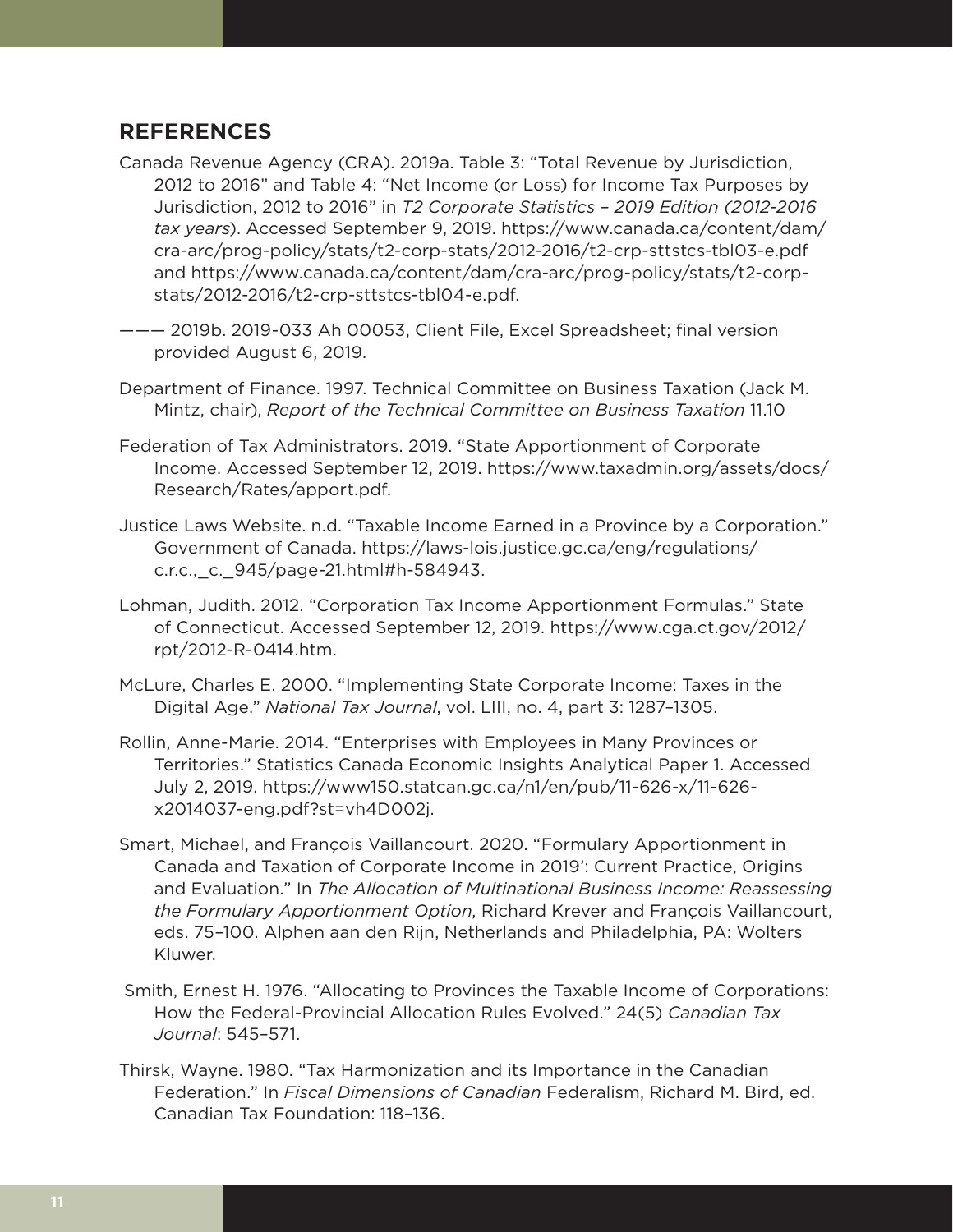Weiner, Joan. 2020. "The Dream is Alive: EU Tax Policy with a Common Consolidated Corporate Tax Base and Formulary Apportionment." In *The Allocation of Multinational Business Income: Reassessing the Formula Apportionment Option,* Rick Krever and François Vaillancourt, eds. 101-136. Alphen aan den Rijn, Netherlands and Philadelphia, PA: Wolters Kluwer.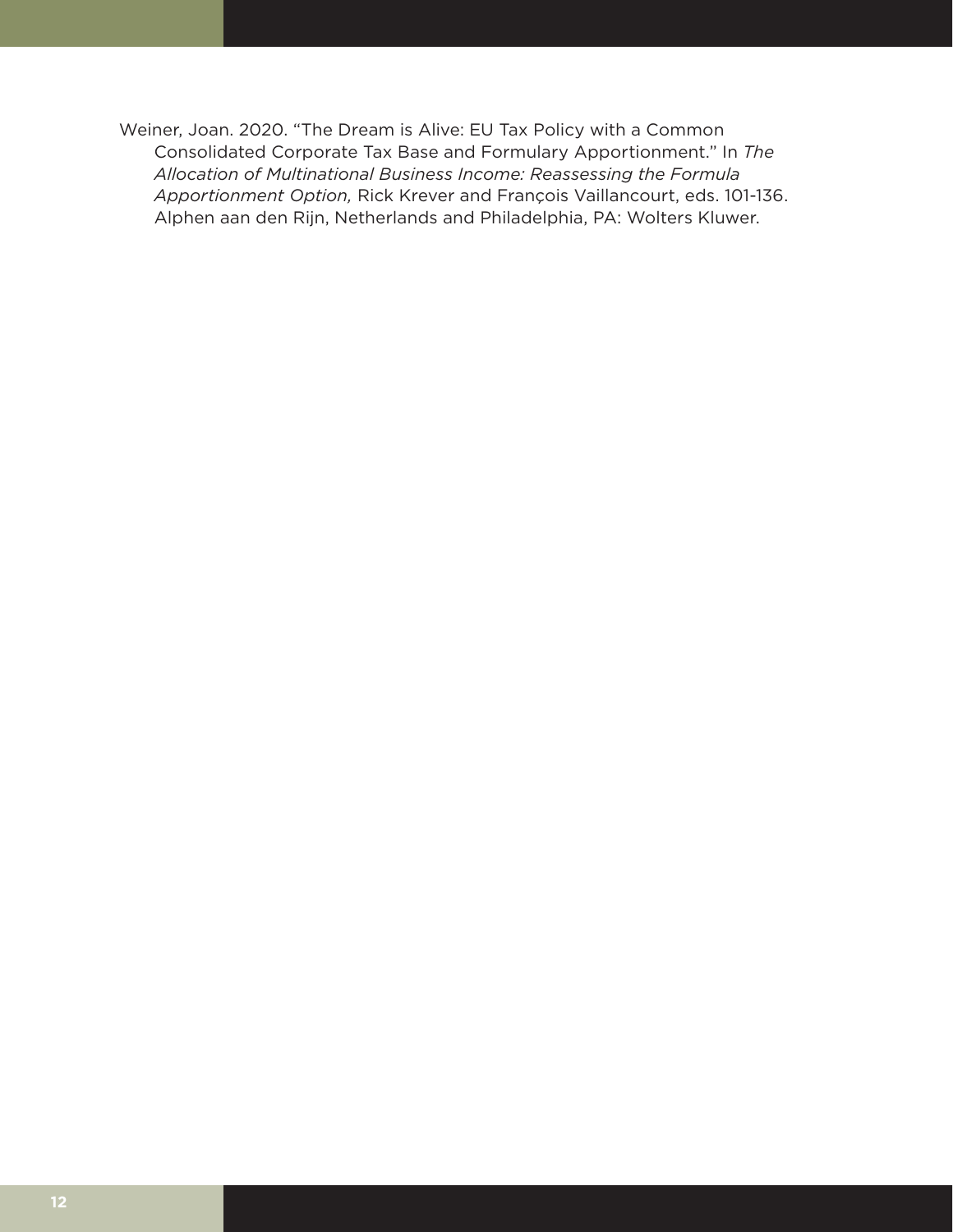## **APPENDIX TABLES**

### TABLE A-1: ANNUAL DATA, GENERAL FORMULA TWO ALLOCATORS, MJES' PROFITS, CANADA 2015, 2016, 2017

|                                                     | Total Salaries and Wages (W&S) % |                          |                          | <b>Total Revenue (Rev) %</b> |        |        |
|-----------------------------------------------------|----------------------------------|--------------------------|--------------------------|------------------------------|--------|--------|
|                                                     | 2015                             | 2016                     | 2017                     | 2015                         | 2016   | 2017   |
|                                                     | (1)                              | (2)                      | (3)                      | (4)                          | (5)    | (6)    |
| <b>Newfoundland and Labrador</b>                    | 1.15                             | 1.08                     | 1.07                     | 1.08                         | 1.08   | 0.99   |
| <b>Newfoundland and Labrador</b><br><b>Offshore</b> | 0.08                             | 0.05                     | 0.05                     | $\blacksquare$               | 0.22   | 0.16   |
| - Prince<br><b>Edward Island</b>                    | 0.24                             | 0.26                     | 0.27                     | 0.22                         | 0.24   | 0.22   |
| <b>Nova Scotia</b>                                  | 1.84                             | 1.81                     | 1.92                     | 1.91                         | 2.01   | 1.89   |
| <b>Nova Scotia Offshore</b>                         | $\overline{\phantom{a}}$         | $\overline{a}$           | $\overline{\phantom{a}}$ | $\overline{\phantom{a}}$     | 0.02   | 0.00   |
| <b>New Brunswick</b>                                | 1.34                             | 1.27                     | 1.24                     | 1.72                         | 1.57   | 1.40   |
| <b>Quebec</b>                                       | 14.68                            | 16.00                    | 15.08                    | 17.73                        | 17.25  | 17.76  |
| Ontario                                             | 39.08                            | 40.69                    | 41.17                    | 39.47                        | 41.26  | 38.97  |
| Manitoba                                            | 3.05                             | 3.22                     | 3.35                     | 3.07                         | 3.24   | 3.18   |
| -Saskatchewan                                       | 3.49                             | 3.23                     | 3.35                     | 4.17                         | 4.13   | 4.41   |
| - Alberta                                           | 22.75                            | 20.00                    | 18.92                    | 19.25                        | 17.90  | 19.66  |
| - British Columbia                                  | 11.52                            | 11.66                    | 12.88                    | 10.23                        | 10.31  | 10.50  |
| Yukon                                               | $\overline{\phantom{a}}$         | $\overline{\phantom{a}}$ | $\overline{\phantom{a}}$ | 0.06                         | 0.06   | 0.06   |
| <b>Northwest Territories</b>                        | 0.16                             | 0.18                     | 0.15                     | 0.13                         | 0.11   | 0.16   |
| <b>Nunavut</b>                                      | $\overline{\phantom{a}}$         | $\overline{\phantom{a}}$ | $\overline{\phantom{a}}$ | $\overline{\phantom{a}}$     | 0.05   | 0.07   |
| <b>Outside Canada</b>                               | 0.46                             | 0.39                     | 0.36                     | 0.71                         | 0.52   | 0.59   |
| - Total                                             | 100.00                           | 100.00                   | 100.00                   | 100.00                       | 100.00 | 100.00 |

Source: Special tabulation, Canada Revenue Agency, received August 9, 2019.

#### TABLE A-2. ASSETS (2015-2017) PROVINCIAL SHARES, CANADA

| Province   | Assets |
|------------|--------|
| <b>NFL</b> | 2.68%  |
| PEI        | 0.18%  |
| <b>NS</b>  | 1.69%  |
| <b>NB</b>  | 1.37%  |
| QC         | 13.89% |
| ON         | 23.84% |
| MB         | 2.94%  |
| SK         | 6.36%  |
| AB         | 34.43% |
| BC         | 11.36% |

Source: Calculations by the authors : Assets: Table 36-10-0096-01, "Flows and Stocks of Fixed Non-Residential Capital, by Industry and Type of Asset, Canada, Provinces and Territories (x 1,000,000); Employment Table 36-10-0489-01. Labour statistics consistent with the System of National Accounts (SNA), by job category and industry.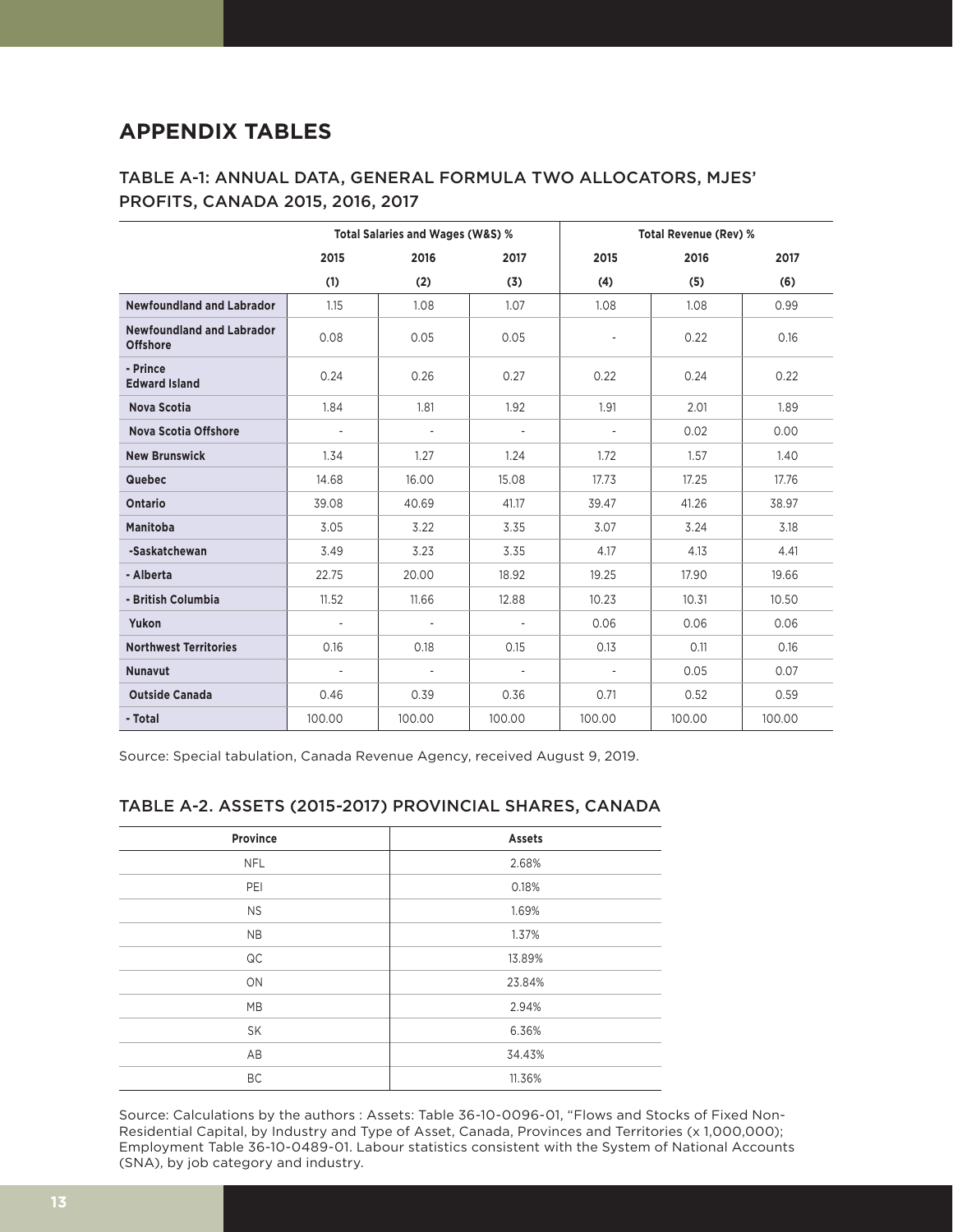#### **About the Authors**

**Michael Smart** holds a PhD from Stanford University (1995). He has published extensively in leading journals in the areas of taxation and fiscal federalism.

**François Vaillancourt** holds a PhD from Queen's University (Kingston, 1978).He has published extensively on language economics, fiscal federalism and tax compliance costs and complexity. He has been a World Bank and IMF consultant.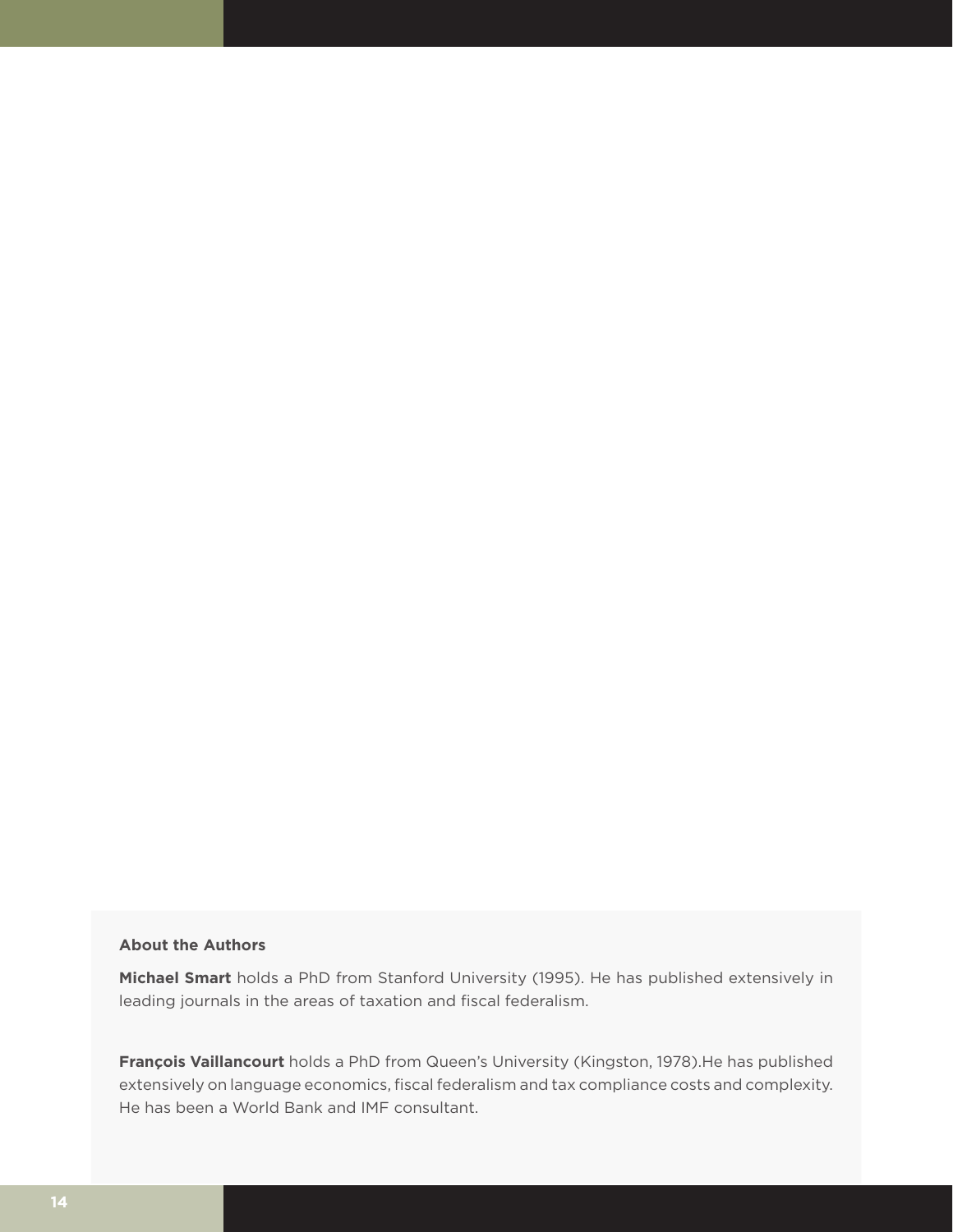#### **ABOUT THE SCHOOL OF PUBLIC POLICY**

The School of Public Policy has become the flagship school of its kind in Canada by providing a practical, global and focused perspective on public policy analysis and practice in areas of energy and environmental policy, international policy and economic and social policy that is unique in Canada.

The mission of The School of Public Policy is to strengthen Canada's public service, institutions and economic performance for the betterment of our families, communities and country. We do this by:

- *Building capacity in Government* through the formal training of public servants in degree and non-degree programs, giving the people charged with making public policy work for Canada the hands-on expertise to represent our vital interests both here and abroad;
- *Improving Public Policy Discourse outside Government* through executive and strategic assessment programs, building a stronger understanding of what makes public policy work for those outside of the public sector and helps everyday Canadians make informed decisions on the politics that will shape their futures;
- *Providing a Global Perspective on Public Policy Research* through international collaborations, education, and community outreach programs, bringing global best practices to bear on Canadian public policy, resulting in decisions that benefit all people for the long term, not a few people for the short term.

The School of Public Policy relies on industry experts and practitioners, as well as academics, to conduct research in their areas of expertise. Using experts and practitioners is what makes our research especially relevant and applicable. Authors may produce research in an area which they have a personal or professional stake. That is why The School subjects all Research Papers to a double anonymous peer review. Then, once reviewers comments have been reflected, the work is reviewed again by one of our Scientific Directors to ensure the accuracy and validity of analysis and data.

#### **The School of Public Policy**

University of Calgary, Downtown Campus 906 8th Avenue S.W., 5th Floor Calgary, Alberta T2P 1H9 Phone: 403 210 3802

#### **DISTRIBUTION**

Our publications are available online at www.policyschool.ca.

#### **DISCLAIMER**

The opinions expressed in these publications are the authors' alone and therefore do not necessarily reflect the opinions of the supporters, staff, or boards of The School of Public Policy.

#### **COPYRIGHT**

Copyright © Smart and Vaillancourt 2021. This is an open-access paper distributed under the terms of the Creative Commons license [CC BY-NC 4.0](https://creativecommons.org/licenses/by-nc/4.0/), which allows non-commercial sharing and redistribution so long as the original author and publisher are credited.

#### **ISSN**

ISSN 2560-8312 The School of Public Policy Publications (Print) ISSN 2560-8320 The School of Public Policy Publications (Online) **DATE OF ISSUE** January 2021

#### **MEDIA INQUIRIES AND INFORMATION**

For media inquiries, please contact Morten Paulsen at 403-220-2540. Our web site, www.policyschool.ca, contains more information about The School's events, publications, and staff.

#### **DEVELOPMENT**

For information about contributing to The School of Public Policy, please contact Catherine Scheers by telephone at 403-210-6213 or by e-mail at catherine.scheers@ucalgary.ca.